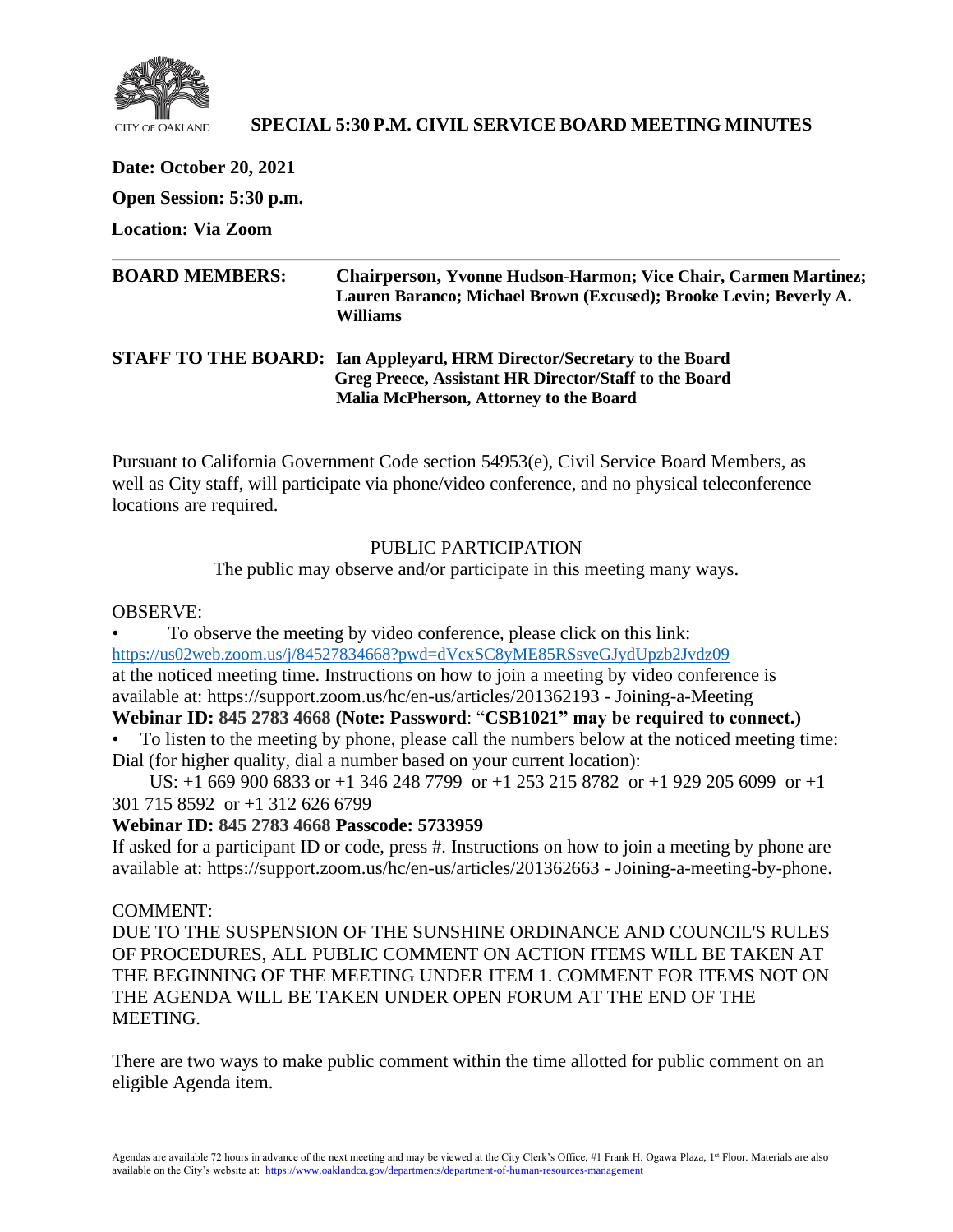• To comment by Zoom video conference, click the "Raise Your Hand" button to request to speak when Public Comment is being taken on an eligible agenda item at the beginning of the meeting. You will then be unmuted, during your turn, and allowed to participate in public comment. After the allotted time, you will then be re-muted. Instructions on how to "Raise Your Hand" is available at: https://support.zoom.us/hc/en-us/articles/205566129 - Raise-Hand-In-Webinar.

• To comment by phone, please call on one of the above listed phone numbers. You will be prompted to "Raise Your Hand" by pressing "\*9" to request to speak when Public Comment is being taken on an eligible agenda Item at the beginning of the meeting. You will then be unmuted, during your turn, and allowed to make public comments. After the allotted time, you will then be re-muted. Instructions of how to raise your hand by phone are available at: https://support.zoom.us/hc/en-us/articles/201362663 - Joining-a-meeting-by-phone.

If you have any questions, please email Greg Preece, Assistant Human Resources Director at GPreece@oaklandca.gov. – Human Resources Management Department.

### **OPEN SESSION AGENDA**

## **ROLL CALL**

### **1) PUBLIC COMMENT:**

### **COMMENT ON ALL ACTION ITEMS WILL BE TAKEN AT THIS TIME. COMMENTS FOR ITEMS NOT ON THE AGENDA WILL BE TAKEN DURING OPEN FORUM.**

#### **2) APPROVAL OF THE OCTOBER 20, 2021 SPECIAL CIVIL SERVICE BOARD MEETING AGENDA**  ACTION

### **45079 A motion was made by Vice Chair Martinez and seconded by Member Levin to approve the October 20, 2021 Special Meeting Agenda. The motion passed.**

**Votes:** Board Member Ayes: – Hudson-Harmon, Martinez, Baranco, Levin, Williams.

> Board Member Noes: None Board Member Abstentions: None Board Members Absent: Brown

### **3) UPDATES, SECRETARY TO THE BOARD**

• Cancelation of November 18, 2021 Civil Service Board Meeting

### **4) CONSENT CALENDAR:**

a) Approval of Provisional Appointments (0)

**ACTION** 

INFORMATION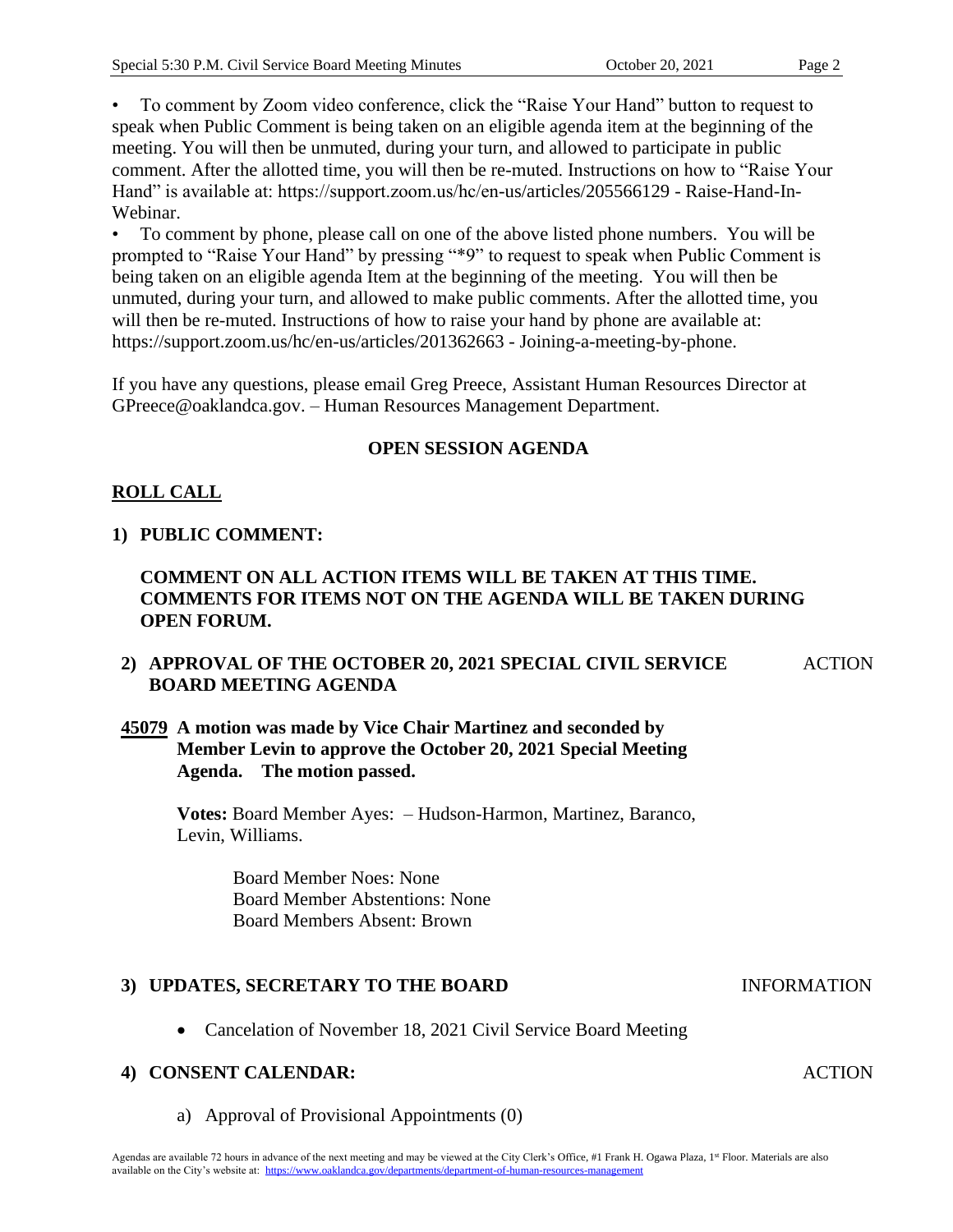- There are no provisionals this month.
- b) Approval of Employee Requests for Leave of Absence (5)
	- Human Resources Management Department (1)
	- Human Services Department (1)
	- Oakland Police Department (1)
	- Oakland Public Library (2)
- c) Approval of Revised Classification Specifications (5)
	- Library Aide, Library Assistant, and Library Assistant, Senior
	- Manager, Support Services
	- Recreation Leader II, PPT

### **45080 A motion was made by Member Levin and seconded by Vice Chair Martinez to approve the Consent Calendar. The motion passed.**

**Votes:** Board Member Ayes: – Hudson-Harmon, Martinez, Baranco, Levin, Williams.

> Board Member Noes: None Board Member Abstentions: None Board Members Absent: Brown

### **5) OLD BUSINESS:**

a) Approval of September 16, 2021 Civil Service Board Meeting Minutes ACTION

### **45081 A motion was made by Vice Chair Martinez and seconded by Member Levin to approve the September 16, 2021 Meeting minutes. The motion passed.**

**Votes:** Board Member Ayes: – Hudson-Harmon, Martinez, Baranco, Levin.

> Board Member Noes: None Board Member Abstentions: Williams Board Members Absent: Brown

b) Determination of Schedule of Outstanding Board Items ACTION

### **45082 A motion was made by Member Baranco and seconded by Member Levin to approve the Schedule. The motion passed.**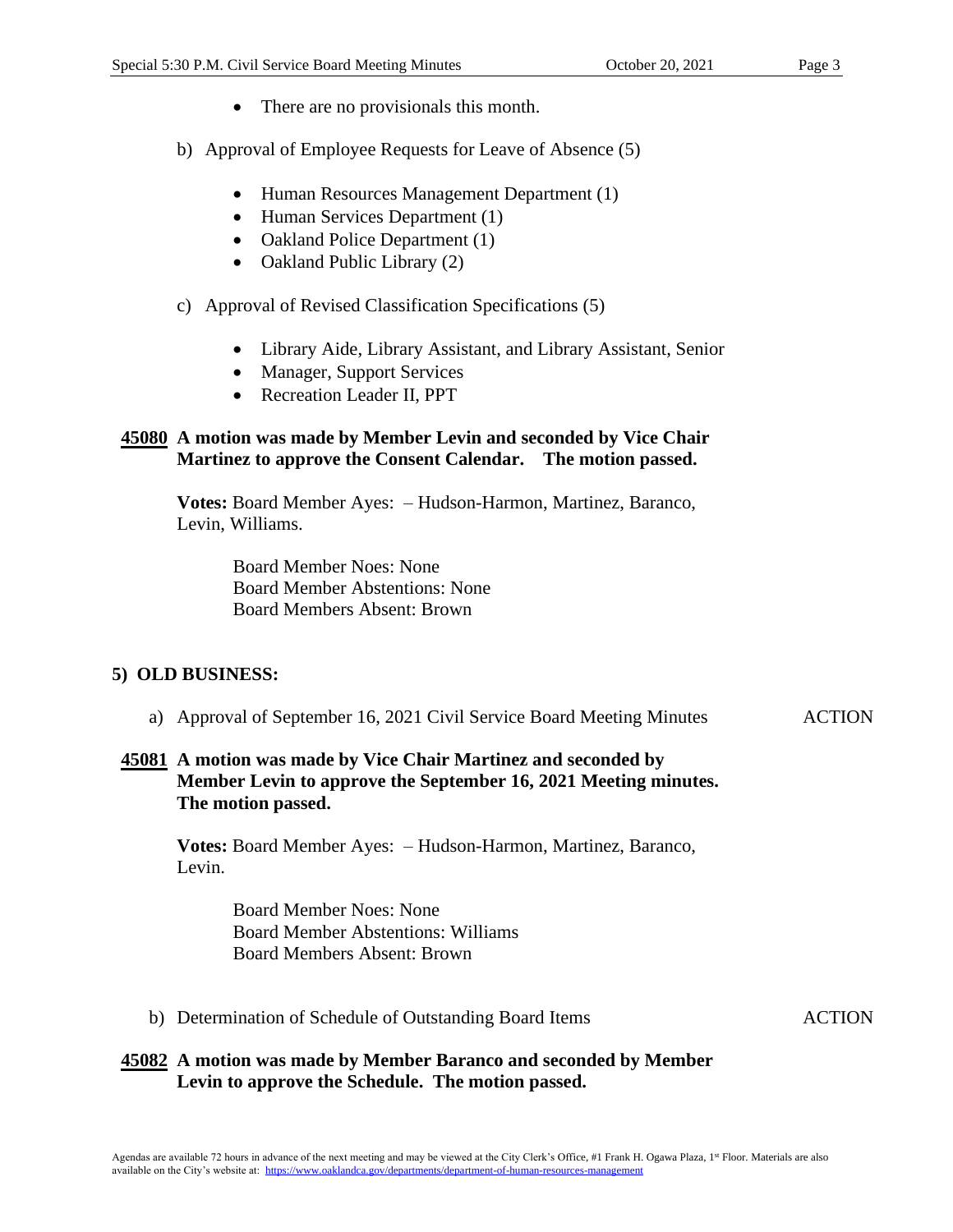| Votes: Board Member Ayes: - Hudson-Harmon, Martinez, Baranco, |  |
|---------------------------------------------------------------|--|
| Levin, Williams.                                              |  |

 Board Member Noes: None Board Member Abstentions: None Board Members Absent: Brown

- c) Informational Report on the Status of Temporary Assignments for Temporary Contract Service Employees (TCSEs) and Exempt Limited Duration Employees (ELDEs) Including a Report of the Names, Hire Dates, and Departments of all ELDE's and TCSEs in Accordance with the Memorandum of Understanding Between the City and Local 21 INFORMATION
- d) Update on Common Class Study *There is no update available this month.* INFORMATION
- e) Update regarding Measure Q Hiring Efforts INFORMATION

### **6) NEW BUSINESS:**

a) Approval of New Classification Specification for Community Review Police Agency (CPRA) Attorney ACTION

### **45083 A motion was made by Vice Chair Martinez and seconded by Member Baranco to approve the New Classification Specification for Community Review Police Agency (CPRA) Attorney. The motion passed.**

**Votes:** Board Member Ayes: – Hudson-Harmon, Martinez, Baranco, Levin, Williams.

> Board Member Noes: None Board Member Abstentions: None Board Members Absent: Brown

b) Approval of New Classification Specification for Benefits Supervisor **ACTION** 

### **45084 A motion was made by Member Williams and seconded by Vice Chair Martinez to approve the New Classification Specification for Benefits Supervisor. The motion passed.**

**Votes:** Board Member Ayes: – Hudson-Harmon, Martinez, Baranco, Levin, Williams.

> Board Member Noes: None Board Member Abstentions: None Board Members Absent: Brown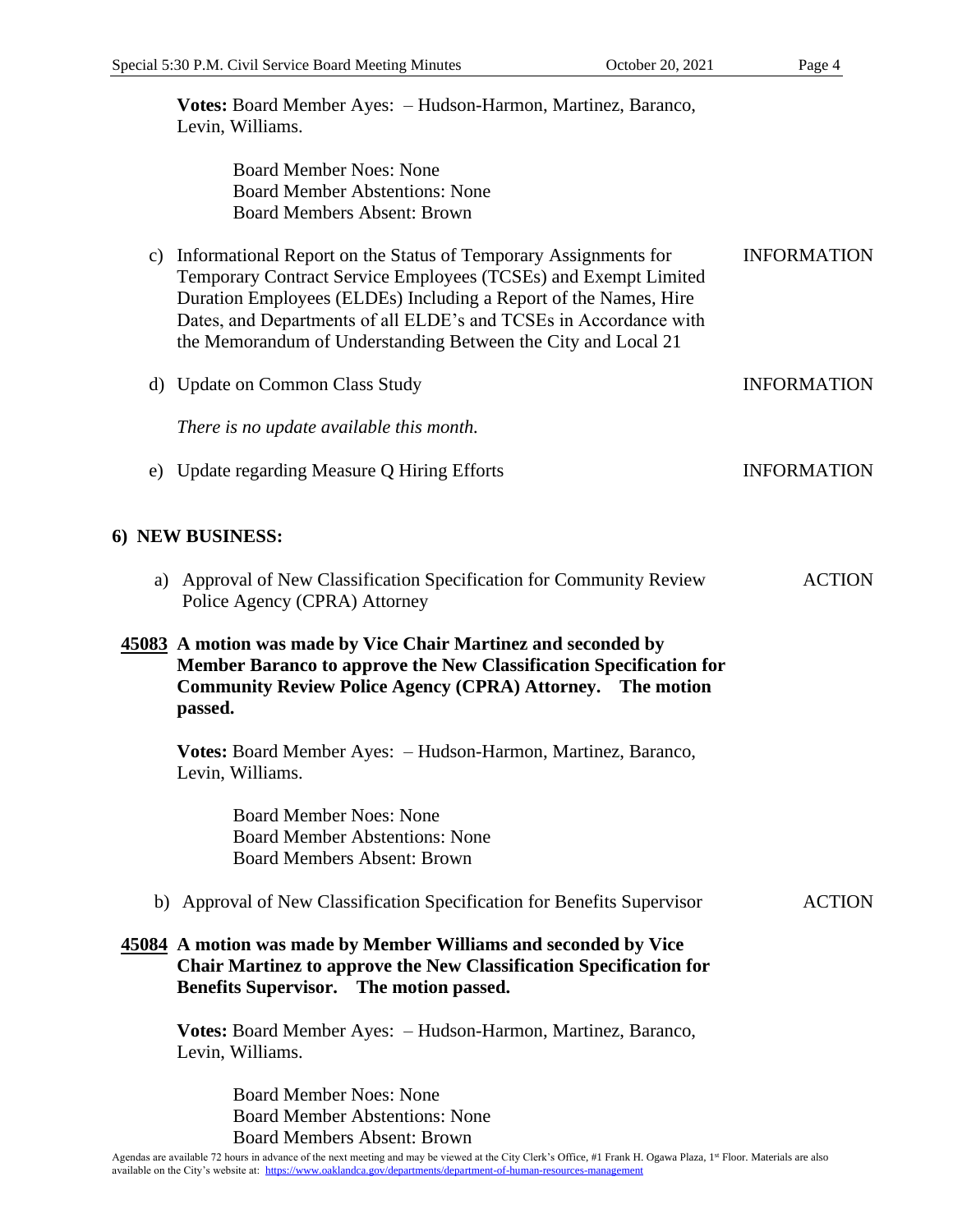c) Quarterly Update per Section 3.04 (f) of the Personnel Manual of the Civil Service Board ("Civil Service Rules") Providing Status of all Classification Specification Revisions Currently Under Review INFORMATION

### **7) OPEN FORUM**

#### **CLOSED SESSION AGENDA**

#### **45085 A motion was made by Member Baranco and seconded by Member Williams to adjourn to Closed Session. The motion passed.**

**Votes:** Board Member Ayes: – Hudson-Harmon, Martinez, Baranco, Levin, Williams.

 Board Member Noes: None Board Member Abstentions: None Board Members Absent: Brown

### **ROLL CALL**

*The Civil Service Board will Convene in Closed Session and will Report Out any Final Decisions in Open Session Before Adjourning the Meeting pursuant to California Government Code Section 54957:*

### **1) Personnel Matter for Public Employee: Review of the Hearing Officer's Findings for Civil Service Board Case No OPD-2020-AP01 (L. Winer)**

Pursuant to California Government Code Section 54957 – Public Employee Discipline/Dismissal/Release *An appellant must notify the Civil Service Board in writing if they wish to have a personnel matter heard in open session.*

#### **45086 A motion was made by Member Levin and seconded by Member Williams to sustain the findings of the Hearing Officer. The motion passed.**

**Votes:** Board Member Ayes: – Hudson-Harmon, Martinez, Baranco, Levin, Williams.

 Board Member Noes: None Board Member Abstentions: None Board Members Absent: Brown

#### **45087 A motion was made by Member Levin and seconded by Member Williams to adjourn Closed Session and return to Open Session. The motion passed.**

**Votes:** Board Member Ayes: – Hudson-Harmon, Martinez, Baranco, Levin, Williams.

 Board Member Noes: None Board Member Abstentions: None Board Members Absent: Brown